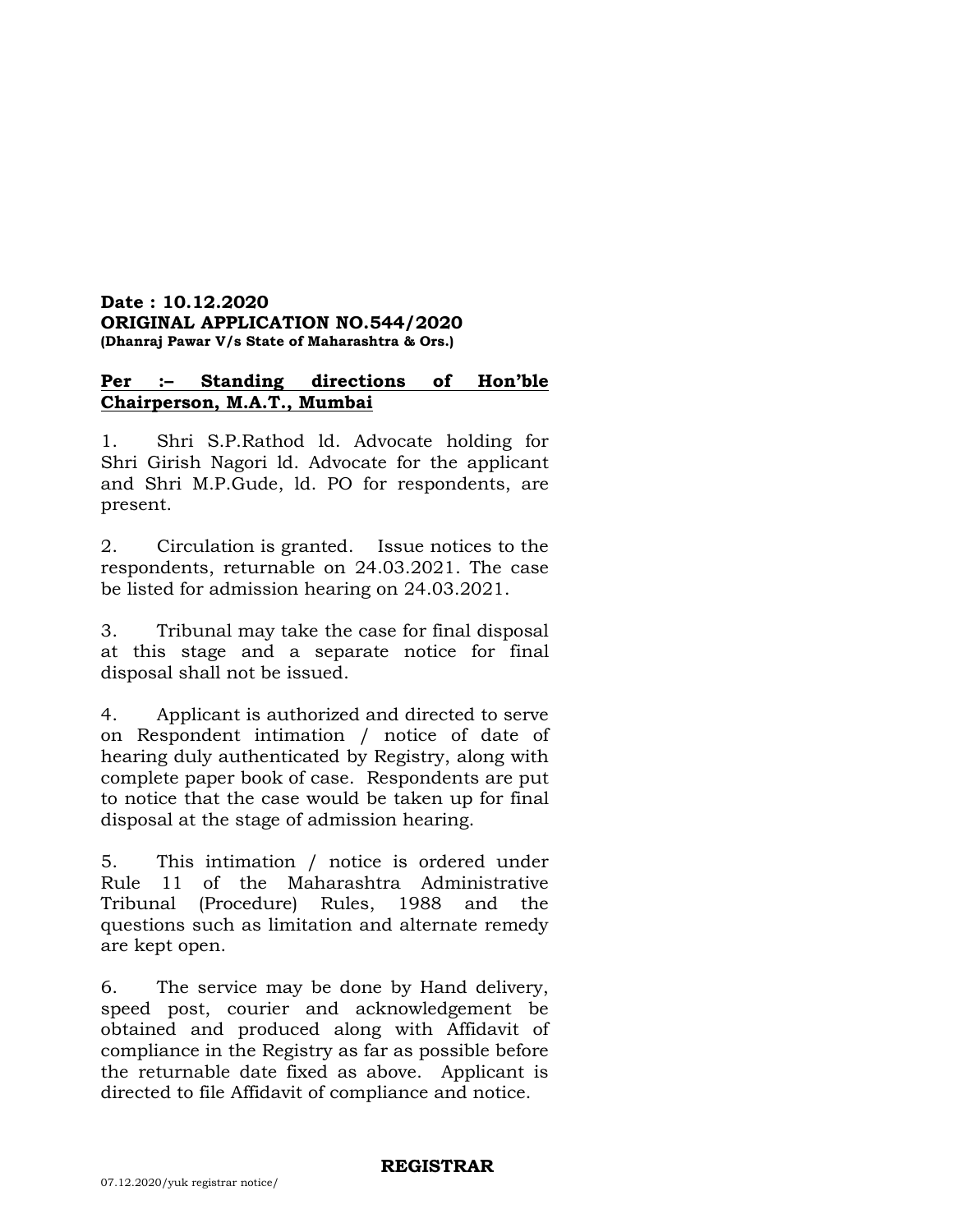#### **Date : 10.12.2020 ORIGINAL APPLICATION NO.545/2020 (Dayanand Rajgire V/s State of Maharashtra & Ors.)**

## **Per :– Standing directions of Hon'ble Chairperson, M.A.T., Mumbai**

1. Shri A.B.Rajkar ld. Advocate for the applicant and Shri M.S.Mahajan, ld. CPO for respondents, are present.

2. Circulation is granted. Issue notices to the respondents, returnable on 04.03.2021. The case be listed for admission hearing on 04.03.2021.

3. Tribunal may take the case for final disposal at this stage and a separate notice for final disposal shall not be issued.

4. Applicant is authorized and directed to serve on Respondent intimation / notice of date of hearing duly authenticated by Registry, along with complete paper book of case. Respondents are put to notice that the case would be taken up for final disposal at the stage of admission hearing.

5. This intimation / notice is ordered under Rule 11 of the Maharashtra Administrative Tribunal (Procedure) Rules, 1988 and the questions such as limitation and alternate remedy are kept open.

6. The service may be done by Hand delivery, speed post, courier and acknowledgement be obtained and produced along with Affidavit of compliance in the Registry as far as possible before the returnable date fixed as above. Applicant is directed to file Affidavit of compliance and notice.